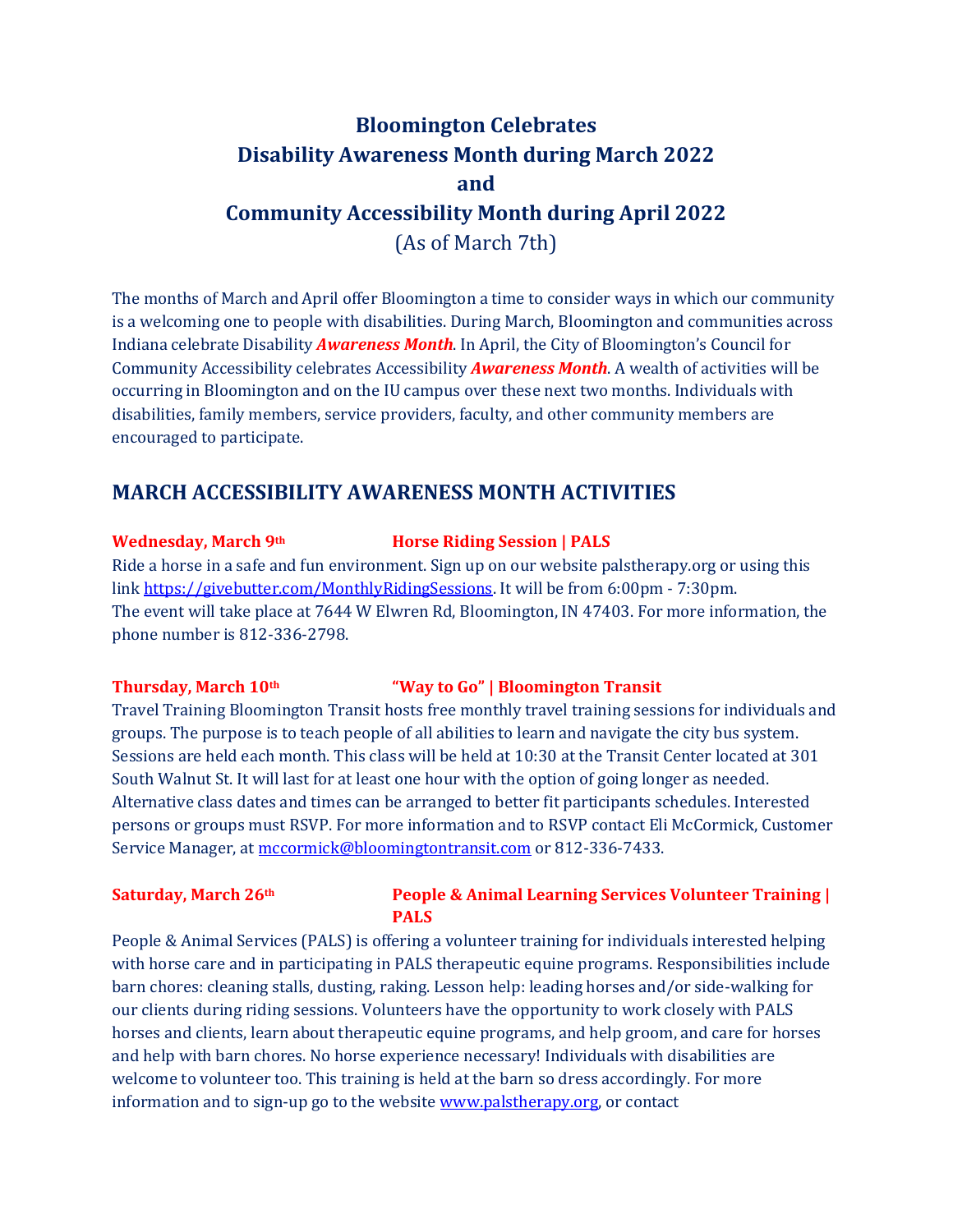[volunteer@palstherapy.org.](mailto:volunteer@palstherapy.org) It will be from 10:00am – 12:00pm. The event will be at 7644 W Elwren Rd, Bloomington, IN 47403. Their phone number is 812-336-2798.

## **APRIL ACCESSIBILITY AWARENESS MONTH ACTIVITIES**

### **Saturday, April 2nd Disability Awareness Month Open House | PALS**

Meet our horses, tour the facility, and meet the instructors. The open house will be from 10:00am – 12:00pm. The event will take place at 7644 W Elwren Rd, Bloomington, IN 47403. Their phone number is 812-336-2798.

## **Wednesday, April 6th Monroe/Owen Transitional Council Webinar | Monroe/Owen Transitional Council**

Monroe County Community Transition Council will host a webinar on Vocational Rehabilitation, BDDS, Group Homes and Supported Living, ARC- guardianships & Trusts, and student disability services in college. This is set for April 6th from 11:30am – 1:00pm. The zoom link for the event will be posted on our website at <u>www.monroectc.org</u>. There will be a drawing for prizes for the attendees! For more information, contact Jennifer Robinson's email at [jrobinso@mccsc.edu](mailto:jrobinso@mccsc.edu)

## **Thursday, April 14th "Way to Go" | Bloomington Transit**

Travel Training Bloomington Transit hosts free monthly travel training sessions for individuals and groups. The purpose is to teach people of all abilities to learn and navigate the city bus system. Sessions are held each month. This class will be held at 10:30 at the Transit Center located at 301 South Walnut St. It will last for at least one hour with the option of going longer as needed. Alternative class dates and times can be arranged to better fit participants schedules. Interested persons or groups must RSVP. For more information and to RSVP contact Eli McCormick, Customer Service Manager, at [mccormick@bloomingtontransit.com](mailto:mccormick@bloomingtontransit.com) or 812-336-7433

## **Saturday, April 23rd People & Animal Learning Services Volunteer Training | PALS**

People & Animal Services (PALS) is offering a volunteer training for individuals interested helping with horse care and in participating in PALS therapeutic equine programs. Responsibilities include barn chores: cleaning stalls, dusting, raking. Lesson help: leading horses and/or side-walking for our clients during riding sessions. Volunteers have the opportunity to work closely with PALS horses and clients, learn about therapeutic equine programs, and help groom, and care for horses and help with barn chores. No horse experience necessary! Individuals with disabilities are welcome to volunteer too. This training is held at the barn so dress accordingly. For more information and to sign-up go to the websit[e www.palstherapy.org,](http://www.palstherapy.org/) or contact [volunteer@palstherapy.org.](mailto:volunteer@palstherapy.org) It will be from 10:00am – 12:00pm. The event will be at 7644 W Elwren Rd, Bloomington, IN 47403. Their phone number is 812-336-2798.

**Saturday, April 30th Spring Fun Show | PALS**